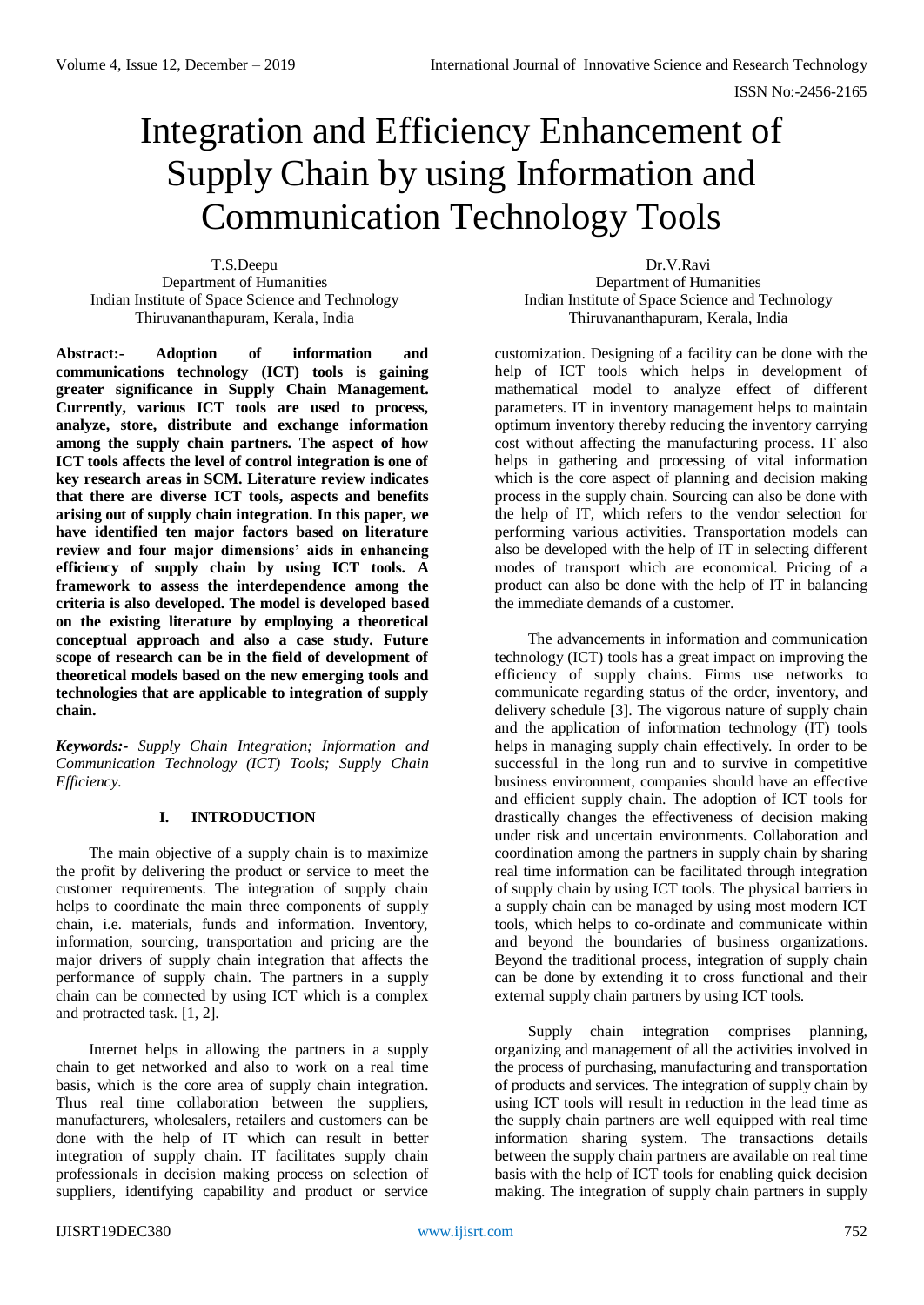chain using ICT tools is a challenging task for supply chain professionals.

ICT tool in supply chain management is an emerging topic with great significance from societal, economical and technical point of view. The ICT tools facilitate the capability to compute and generate process and exchange required data with least human intervention. Even though vide development has occurred in the area with respect to ICT tools in supply chain, global attention has gained on areas like hacking, concerns regarding monitoring and privacy issue. Challenges from various technical grounds, policy related and legal issues are also emerging in supply chain.

Business organizations using ICT tools for managing supply chain has a competitive edge over other organizations not doing so. The availability and organizations not doing so. accessibility of information as per the requirement facilitates in taking on the spot decisions which enhances the efficiency of the organizations. Various enablers of ICT tools in supply chain helps in implementing and managing the supply chain effectively.

This paper is further organized as follows. Next section deals with the literature review followed by a section on the research framework for implementation of ICT tools in supply chain integration. Further the model is tested by using a real time case study which is explained in the next section followed by analysis of results, conclusions and recommendations.

## **II. LITERATURE REVIEW**

The recent development in ICT tools has made supply chain management a vital area for conducting businesses. The technological advancements and the change in customer requirement has necessitated the need for an integrated supply management. ICT tools can be used for value addition to the products and services based on customer perceptions and demands which are to be considered while manufacturing the products. Thus the digital environment created by using ICT tools integrates seamlessly the activities that are to be carried out by various partners in the supply chain. The end to end supply chain thus developed through integration will expedite the processes in the supply chain and avoid blockages in the supply chain. The application of ICT tools in supply chain management will enhance information exchange among supply chain partners which facilitates in the reduction of cost in the areas of inventory carrying cost and production cost.

ICT tools have fully automated the supply chain starting from invoicing electronically to tracking and delivery of the goods to the end users with real time tracking. It helps the managing the supply chain effectively through proper visibility and accountability by gaining competitive advantage. Adoption of ICT tools in supply chain management will help the supply chain partners in creating a very reliable and robust supply chain which helps in avoiding constraints.

IT in supply chain will further enhance the visibility and accountability of the entire supply chain. The tools help in assessing the customer demands and requirements, plan the production schedule, thus facilitating to have better control over the product and information flow across the supply chain. It helps in achieving the financial goals with maximum profit by managing the entire activities in the supply chain effectively.

Application of IT generates competitive edge and widen the business prospects [4, 5]. In the research [6] has detailed IT as a principal enabler for supply chain integration. IT supports companies in facilitating strategic advantage by proper planning in the daily operational activities of an organization especially in logistics [7]. The requirement of IT as a key ingredient has discussed [8] for networking between organizations. An interaction effect of collaboration and decision support IT to enhance the effectiveness of supply and customer integration was also suggested [9]. It is found out that a significant relationship exists in the supply chain management between the use of ICT and strategies implemented by the companies to achieve operational efficiency and competitive advantage [10].

The actual investment made by organizations in IT tools have also elaborated in the study [11]. The investments in IT will benefit in revenue generation by improving quality, even though the return can be expected after a specific time period. Effective utilization of ICT, sharing of information and knowledge will give a momentum in boosting the benefits of the companies. It is opined that IT in supply chain imparts a reduction in lead time and also in inventory carrying cost [12]. The impact of IT aided with Internet of Things (IoT) will be very significant and its impact on the business will be much more in the years to come. Some of the literature review on ICT in supply chain management is given in Table-1. A diagrammatic representation of the impact of ICT in supply chain is depicted in Fig.1.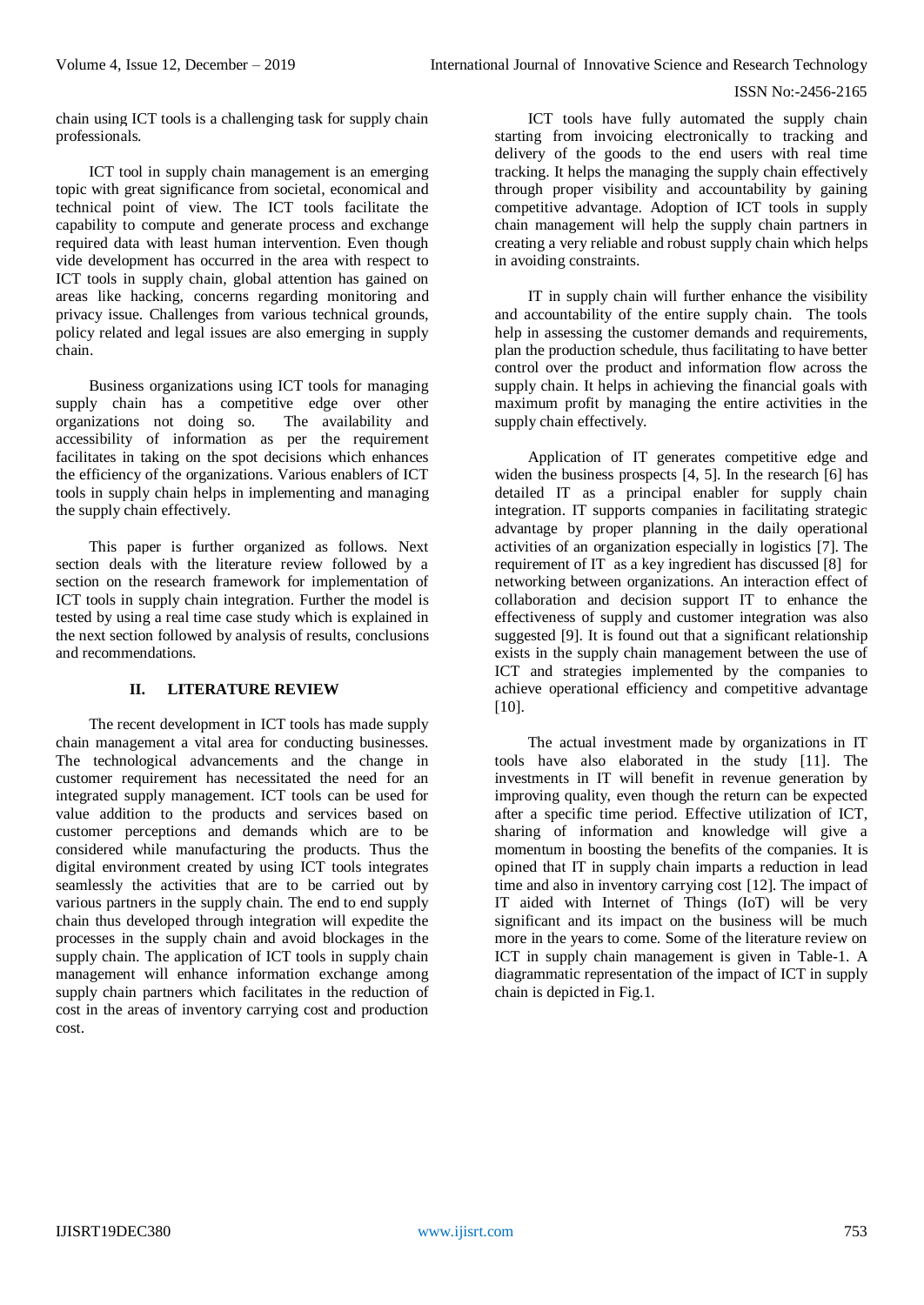| Sl. No. | Area                                             | <b>References</b> |
|---------|--------------------------------------------------|-------------------|
|         | IT implementation<br>[13]                        |                   |
|         | <b>Information Sharing and Quality</b><br>[14]   |                   |
|         | $[15]$<br><b>ICT</b> Adoption                    |                   |
|         | <b>Information Sharing</b><br>[16]               |                   |
|         | e-innovative firms<br>[17]                       |                   |
|         | [18]<br><b>ICT</b> tools                         |                   |
|         | [19]<br><b>ICT</b> change                        |                   |
| 8       | <b>IT Flexibility</b><br>[20]                    |                   |
| 9       | <b>Information Systems</b><br>$\left[ 21\right]$ |                   |
| 10      | ICT for Integration<br>[22]                      |                   |

Table 1:- Literature Review on ICT in Supply Chain Management



Fig 1:- Impact of ICT tools in Supply Chain Integration

## *A. Statement of Research Problem*

The stiff competition in the global market can be survived by adopting most innovative technologies in the day to day management of the organizations. A strong and real time communication shall be maintained with the supply chain partners to gain competitive advantage. In this scenario, electronics industry being one of the robust industry having a very dynamic supply chain is considered in this study. The implementation of ICT tools in the supply chain gets affected by various factors, which are to be considered while designing a supply chain with the help of IT. Effective supply chain management by using ICT tools can be considered as a strategic weapon to improve the efficiency of supply chain through effective integration. An attempt has been made to identify the major dimensions and various factors which are having an influence on the implementation of ICT tools in supply chain of an electronics firm.

## *B. Research Questions*

The literature reviews as stated above highlights the issues related to integration of supply chain using ICT tools. It is understood that there are various dimensions and factors that are to be considered while implementing ICT tools in supply chain. Adopting such a practice will enhance the efficiency and performance of the supply chain. A case study done on an electronics firm leads to following research questions that are addressed in this research:

- $\triangleright$  What are the major dimensions to be considered for implementation of ICT tools in supply chain?
- $\triangleright$  What are the major criteria which are to be considered under the major dimensions in the context of integration of supply chain using ICT tools?
- $\triangleright$  Whether a single comprehensive framework can incorporate all these dimensions and criteria for easy implementation?
- $\triangleright$  What are the various type of ICT tools which can be used for integration of supply chain management?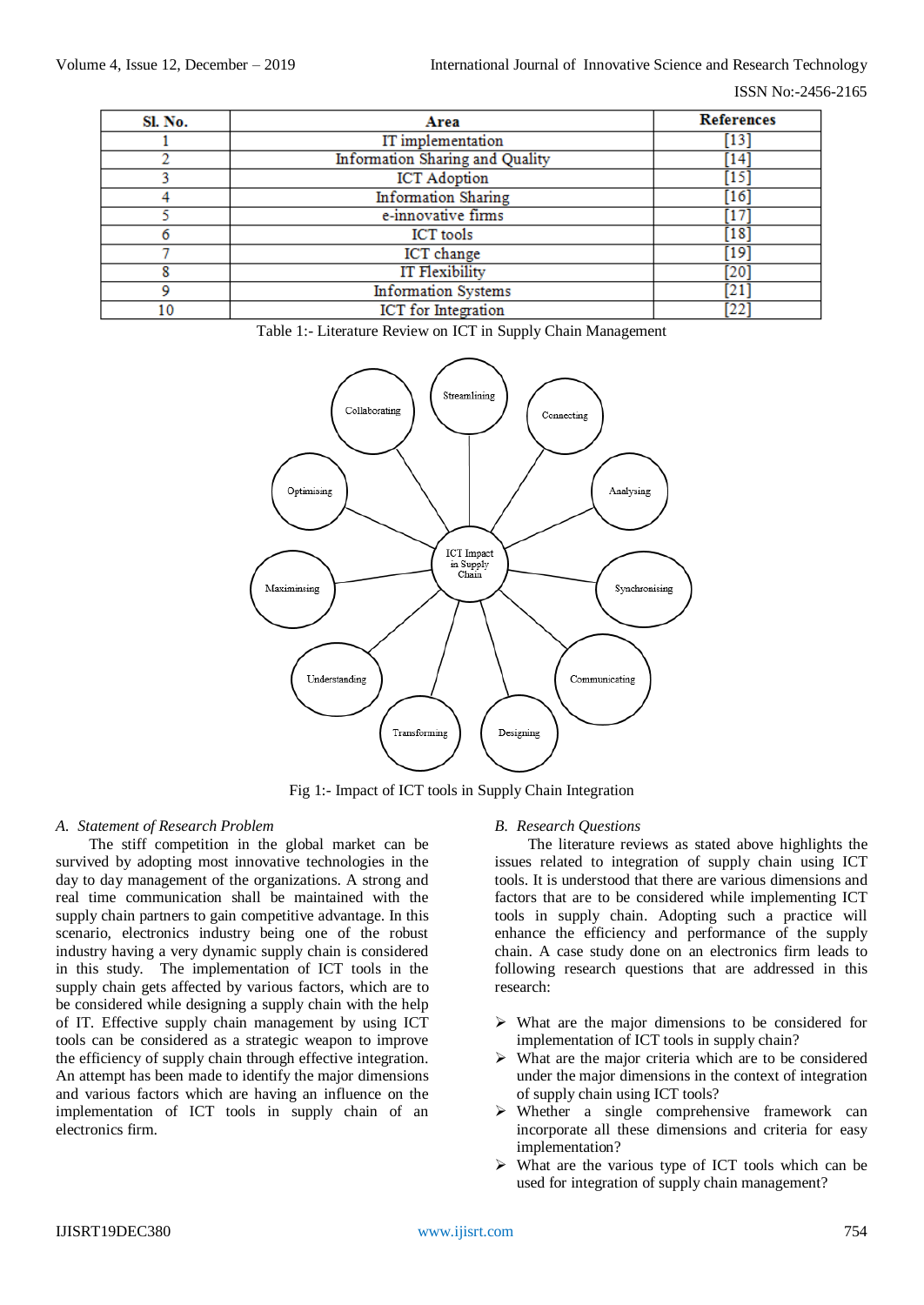#### *C. Research Methodology*

This paper aims at studying the major dimensions and criteria to be considered while integrating the supply chain using ICT tools. For this four major dimensions and ten criteria were identified through literature review, and a framework is developed.

#### **III. RESEARCH FRAMEWORK**

Integration of supply chain by using ICT can be done among the supply chain partners by efficiently integrating the suppliers, manufacturers, distributors and customers. IT facilitates the availability of real time information. Further, planning can be done effectively to ensure that the goods

and services are reaching the customers at the right time as per their requirement. ICT tools helps in maintaining real time connection among the supply chain partners through effective flow of goods, information and funds in both upward and downward directions. It also helps in gaining competitive advantage in comparison with the traditional supply chain models. Thus a closely tied communication network can be maintained among the supply chain partners with the help of effective integration of supply chain by using ICT tools.

Based on the literature review on integration of supply chain using IT, a framework for SC integration by using ICT tools is developed which is shown in Fig. 2.



Fig 2:- An integrated Framework for integration of supply chain by using ICT tools

This framework provides more insights to the various dimensions and criteria to be considered while integrating the supply chain. The framework can be used for ICT integration in supply chain and also can be used as an analytical framework in supply chain integration using IT. It offers a set of dimensions and criteria that are to be considered while exploring the implementation of ICT on integration in supply chain. This framework mainly facilitates for an overall explorative method and can be used for exploratory studies. Details of the literature mentioning about the dimensions and criteria is mentioned in Table2.

|                |            | <b>Dimensions</b>                   | <b>References</b>        |
|----------------|------------|-------------------------------------|--------------------------|
|                | CSF        | <b>Critical Success Factors</b>     |                          |
| (i)            | MC         | Management Commitment               | [23], [24], [25]         |
| (ii)           | EC         | <b>Employee Competence</b>          | $[26]$                   |
| П              | <b>CLP</b> | <b>Collaborative Practices</b>      |                          |
| (iii)          | PL         | Supply chain planning               | [27], [28]               |
| (iv)           | <b>RS</b>  | <b>Resource Sharing</b>             | [29], [30], [31] [32]    |
| (v)            | IR         | Infrastructure                      | $[33]$ , $[34]$ $[35]$   |
| Ш              | <b>DSA</b> | <b>Data Security and Analysis</b>   |                          |
| (vi)           | DP         | Data Privacy                        | $[36]$ , $[37]$          |
| (vii)          | TR         | Trust                               | [38]                     |
| (viii)         | <b>SP</b>  | <b>Security Policy</b>              | [39], [37]               |
| IV             | <b>ISE</b> | <b>Information Sharing Enablers</b> |                          |
| (ix)           | SD.        | Standardisation                     | $[40]$ , $[41]$ , $[42]$ |
| $(\mathbf{x})$ | МT         | Metrics                             | $[43]$ , $[39]$          |

Table 2:- Major Dimensions and Criteria to be considered in the implementation of ICT tools in supply chain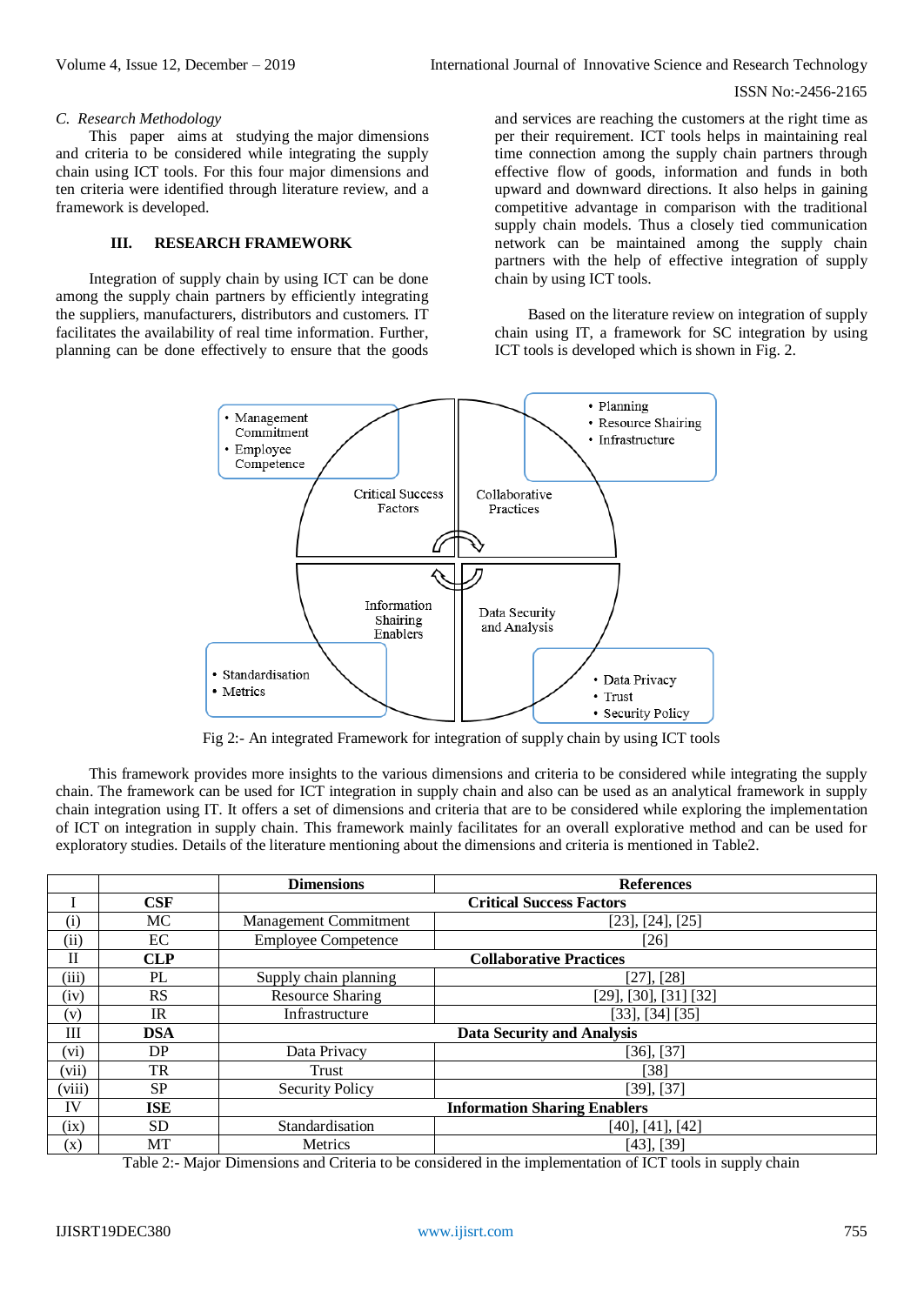## *A. Major Dimensions and Criteria to be Considered in the Implementation of ICT Tools in Supply Chain*

# *Critical Success Factors (CSF)*

The CSFs identified will help in the effective integration of Supply Chain Management by using ICT tools. Among various CSFs, the main factors considered for this study are Management Commitment (MC) and Employee Competence. (EC).

## *Management Commitment (MC)*

One of the crucial factors for the success of integration of supply chain using ICT depends on the commitment of top management [24]. The decision of the top management to quickly adapt and implement changes based on the technological advancement enables the organization to gain competitive advantage. Hence, the commitment of top management will influence the organization to acquire technological capabilities such as integration of supply chain using ICT tools.

## *Employee Competence (EC)*

The Employee Competence can be ensured by possessing the skills in the areas of global orientation, leadership, technically savvy and systems thinking. The change in the global scenario has tremendously changed the supply chains and the same is to be managed effectively by the supply chain professionals. The cross functional complexity in the supply chain is to be assessed effectively with the help of ICT tools and appropriate decisions should be taken. The competence of an employee depends on the ability to foster relationships and build reliability across the supply chain for the benefit of the organization [26].

# *Collaborative Practices (CLP)*

The collaborative practices to be followed in a supply chain by using ICT tools helps in gaining real time information sharing. The activities among the supply chain partners need to be tracked with proper visibility among the partners without compromising on data privacy and security. Tracking the activities helps in making effective decisions and forecast the demands and requirements, ensures timely availability of raw materials and funds required for production. The final product developed should be delivered to the customer in a time bound manner ensuring satisfaction and customer retention. The ICT tools can be used for speedy delivery and update the customer about the sequence of actions. Further the entire manufacturing process right from the designing of the product as per customer requirement to final production can be communicated to the customer to ensure customer satisfaction by incorporating modifications as per customer requirements.

Technological advancement in the entire supply chain including production phase avoids hindrances in the manufacturing activities results in cost reduction. The availability of real time data can be analyzed and decisions can be taken based on the data to bring more efficiency across the supply chain and in the manufacturing process as well.

# *Supply Chain Planning (PL)*

Supply chain planning involves all the activities that comprise the conversion of raw material into finished goods and its onward transmission to the consumer. The customer requirements can be planned based on the demand plan finalized from the information available. Supply chain planning mainly comprises of supply planning, demand planning, production planning, sales and distribution planning. It helps in balancing the demand and supply, thus facilitates in achieving the financial objective of the firm [27]. Planning activities considers the available resources like materials, manpower, production capacity so as to ascertain, whether the demand can be met with the available resources. Planning of supply chain activities can be done by effectively connecting the supply chain by using ICT tools. The demand is anticipated and ensures timely availability of the goods to the satisfaction of the customers [31]. The supply chain visibility created across the supply chain by using the interconnected supply chain partners helps in sensing the demand and customer requirements to improve profitability. Block chain, Artificial Intelligence and Machine Learning are the emerging technologies which can be used while doing planning in supply chain by using ICT.

# *Resource Sharing (RS)*

Supply chain resource sharing included the resources that can be transferred across the organization and can be shared by the supply chain partners. It aims in integrating various resources in the supply chain by setting goals and identifying the resources that can be shared to achieve the targeted goal [32]. Hence, visibility in the supply chain will be more and very economical when the resources are shared.

## *Infrastructure.(IR)*

Supply chain infrastructure comprises of all the assets and facilities required for a supply chain. It includes both physical and non-physical assets like informational assets [34]. The cost of a supply chain depends upon the amount spend on creating and maintaining infrastructure.

# *Data Security and Analysis (DSA)*

Data security is needed to protect the information and data against various attacks. Various security measures should be used to protect and prevent the data from such attacks. The security aspect shall be considered for all the components and partners in the supply chain. The mandatory compliance requirements to provide security also need to be followed.

## *Data Privacy (DP)*

Data privacy is one of the key factors which is to be considered while integrating the supply chain using information technology. Accordingly, the data that are transmitted in the supply chain should be structured in such a way that it is compliant with the regulations and have enough security [36]. The supply chain professionals shall be made aware of the precautions to be taken to protect the data by giving right information to maintain privacy of the data. Data privacy can be ensured provided all the supply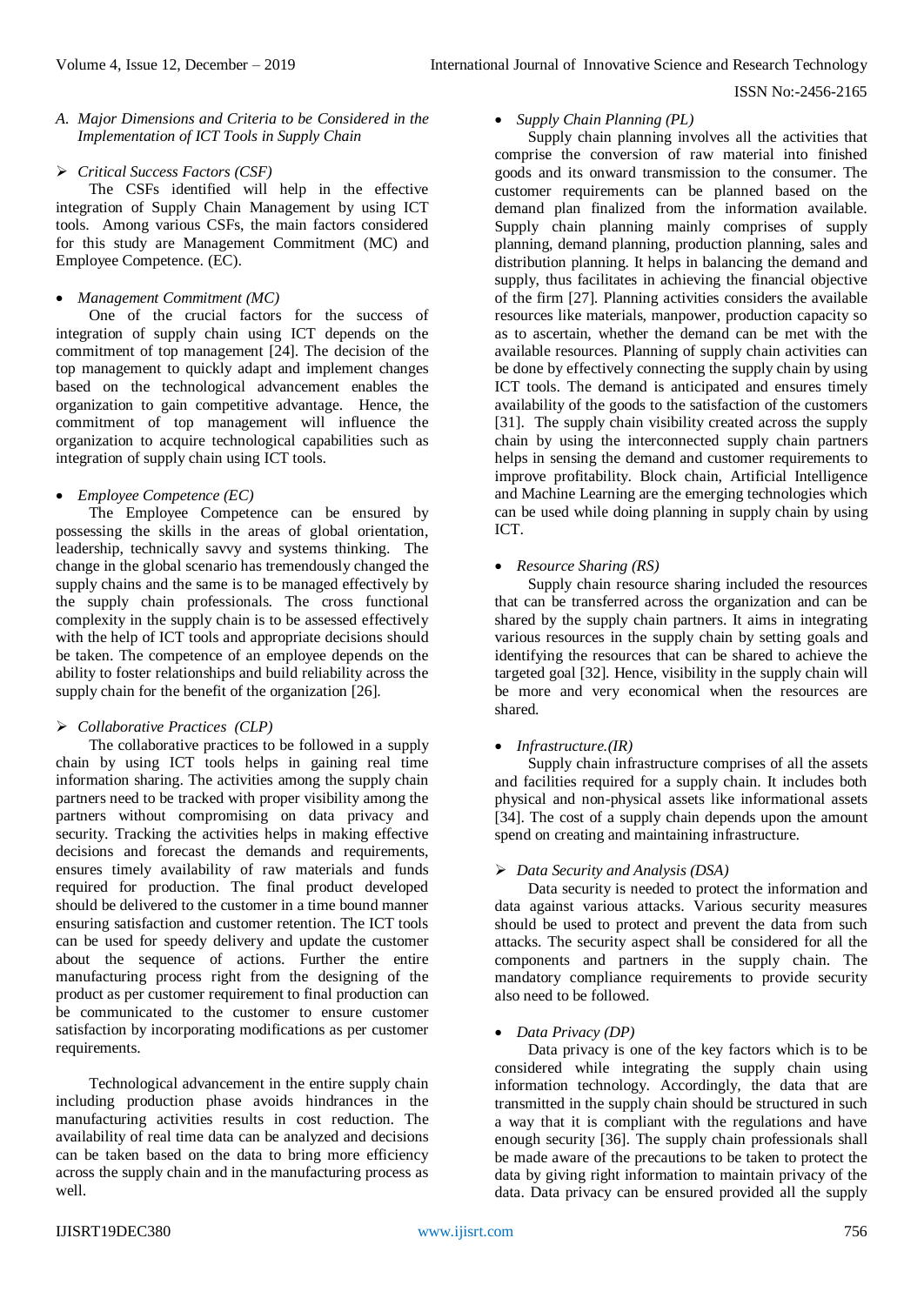chain partners complies with all the regulations while interconnecting among themselves. The success of effective management of supply chain while integration depends upon the concept of handling the data in a secured and protected manner.

#### *Trust (TR)*

Trust is one of the most crucial factors which is to be considered while integrating the supply chain using ICT tools [38]. Collaboration among the supply chain partners can be effective, only if the supply chain partners are willing to communicate among themselves by trusting the partners in the supply chain, orelse, it will result in poor performance. An integrated supply chain wherein trust is established among the partners can become very agile and flexible. The partners must agree among themselves that each one will not try to exploit the other partners' weakness.

## *Security Policy (SP)*

The major areas to be considered while proceeding with the implementation of ICT tools are IT Infrastructure, security, privacy, interoperability, regulatory and legal compliance. The privacy of data transmitted across the supply chain is an integral part and to be secured to safeguard the whole process [36]. Further the security of data is to be maintained by following suitable security policy so that the supply chain is protected from external and internal threats for ensuring the safe transmission of data. In order to ensure the compliance with the environmental aspects, the legal and regulatory compliance shall be followed without compromising the security and privacy issues while integrating supply chain by using ICT tools.

*Information Sharing Enablers (ISE)*

#### *Standardization (SD)*

Standardization in supply chain management is the process of developing and implementing standardized practices and procedures to be followed while integrating supply chain using ICT tools. Standardization helps in customization of the processes to be followed by improving quality, simplifying the processes which helps in the production of final product and services which meets the customer requirements. The standards set describes the expected outcome and also defines how the tasks and processes shall be followed to achieve the desired task or output.[42] It helps in technological change as new technologically advanced products can be considered during the process of standardization. Standardization helps in reducing cost as innovative and variety of changes with respect to the processes are taking place at the right time.

### *Metrics (MT)*

The decision making in an ICT integrated supply chain is inbuilt within the process. Metrics plays an important role in evaluating the implication and success of integration of supply chain using information and communication technology tools [39]. Metrics is used to communicate the information among the partners and the supply chain professionals in a firm. The metrics finalized shall align with the integration objectives and overall strategy of the firm. The management can access the metrics and the reports in a periodic manner to find out the positioning of the firm and also to make better decisions.

## *B. Types of ICT use in SCM*

#### *Essential Types of SCM Tools*

The various areas for application of ICT tools that can be used in supply chain for integration is illustrated in Figure 3.



Fig 3:- Various Areas for Application of ICT Tools in Supply Chain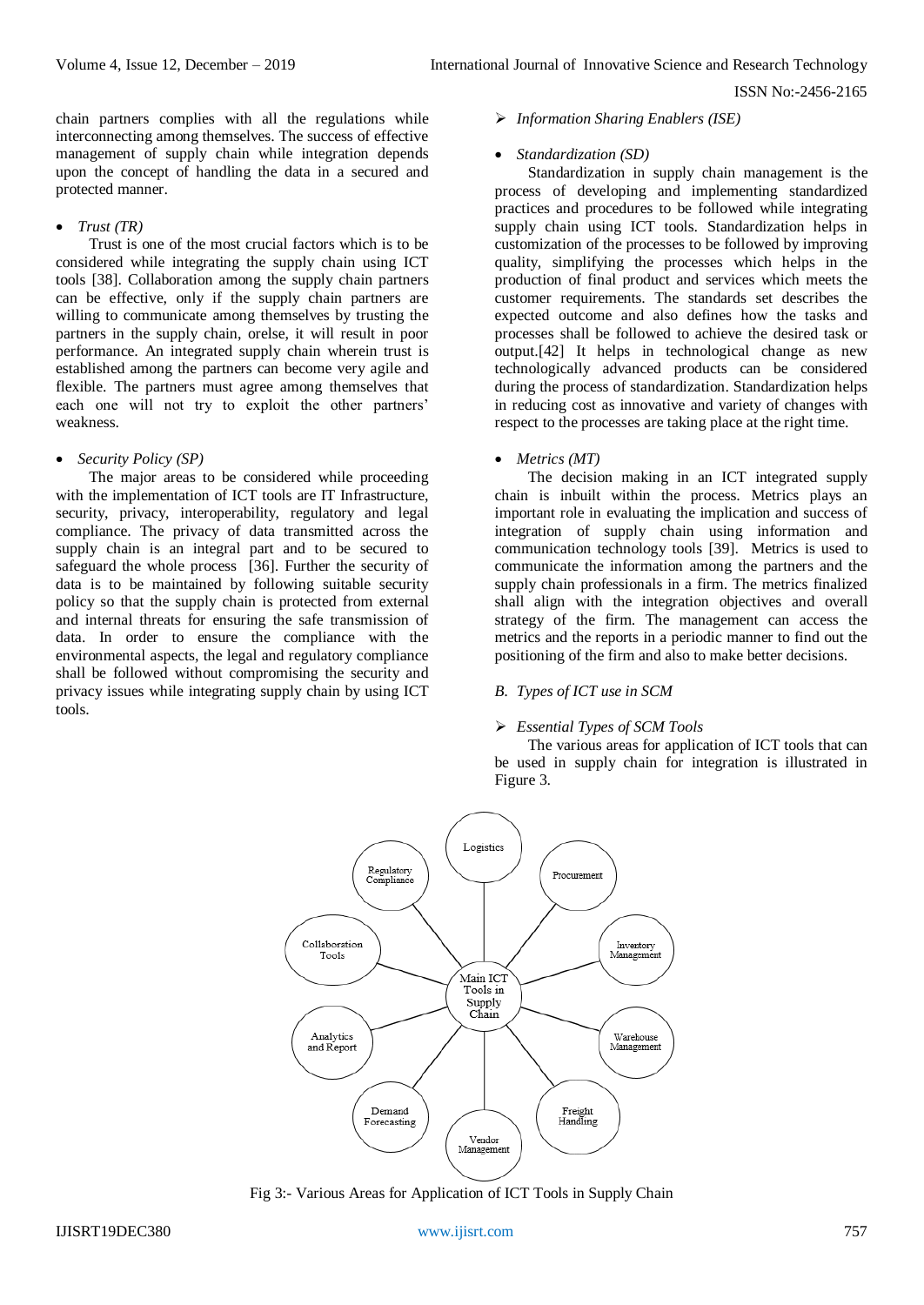### **IV. RESEARCH FRAMEWORK APPLIED TO A CASE COMPANY**

The methodology explained is applied in the supply chain of an ABC compnay in the electronics industry, which is dealing with consumer electronics having an annual turnover of Rs.11800 crores.Innovations and development of new products will enhance the profit and decide the competitiveness of the firm. The supply chain of the consumer electronics industry needs to extend its scope and output by adopting innovative technologies. Investment

in areas like integration of data, data analytics, knowledge management, tracking, etc., ensures that supply chain can respond quickly to the demands and changes. The major functional classificaiton and various types of ICT tools used byABC company is finalised based on literature review and in consultation with the experts in the company and academia. The experts consulted is having an experience of over 15 years in area of supply chain management. The functional classification done based on the case study is detailed in Fig. 4.



Fig 4:- A Framework of Forms of IT in Supply Chain based on Functional Classification

## **V. RESULTS AND DISCUSSIONS**

In this paper we have analyzed the impact of ICT tools on SCM. Further the aspects of integration in supply chain and its benefits were examined. The management of supply chains using traditional methods has changed dramatically over the last decade. ICT significantly improve SC performance and helps in SC integration. Responsiveness and efficiency can be achieved by designing the supply chain in such a way that it leads to an efficient flow of goods and services. The planning and coordination of supply chain by using ICT by using online sharing of information has greater relevance in the future. Integration of supply chain using ICT tools requires various types of infrastructure to ensure connectivity between various partners in a supply chain. Proper training and support from the top management is a crucial factor in order to fully utilize the application of IT in integrating supply chain. Financial investment in establishing the IT infrastructure and training to the employees in order to enhance their skills is another factor which determines the success of IT implementation in supply chain.

Further, the study mainly focused on how ICT tools impacts the integration of supply chain in an electronics firm. The framework developed identified major dimensions and ten criteria which are mainly to be considered while implementing ICT tools in supply chain. All the dimensions and criteria identified shall be prioritized and given due importance. Necessary tools with the help of IT can be used to integrate the supply chain among the partners. The Critical Success Factors, Collaboration and Planning, Data and Security Analysis and Information Sharing Enablers which are classified as part of the integrated supply chain as the major dimensions. Further a classification of the major ICT tools, forms of ICT in supply chain is also developed to emphasis the impact of ICT in supply chain.

The model developed in this study can be used while studying the ICT tools in supply chain and its integration. It answers the four research questions framed and also represents how the different types of ICT tools can be used in the supply chain effectively among various partners for information sharing. The main focus of this study is on the inter and intra organizational aspects that affects the supply chain. Hence the ICT tools that are applicable and used both internally and externally are considered. While assessing the impact of ICT tools it can be measured in terms of different dimensions of supply chain integration. The effect of this can be both direct and indirect which affects the performance and efficiency of the supply chain. Altogether the frameworks developed forms the basis for how the information and technology tools affects the integration of supply chain.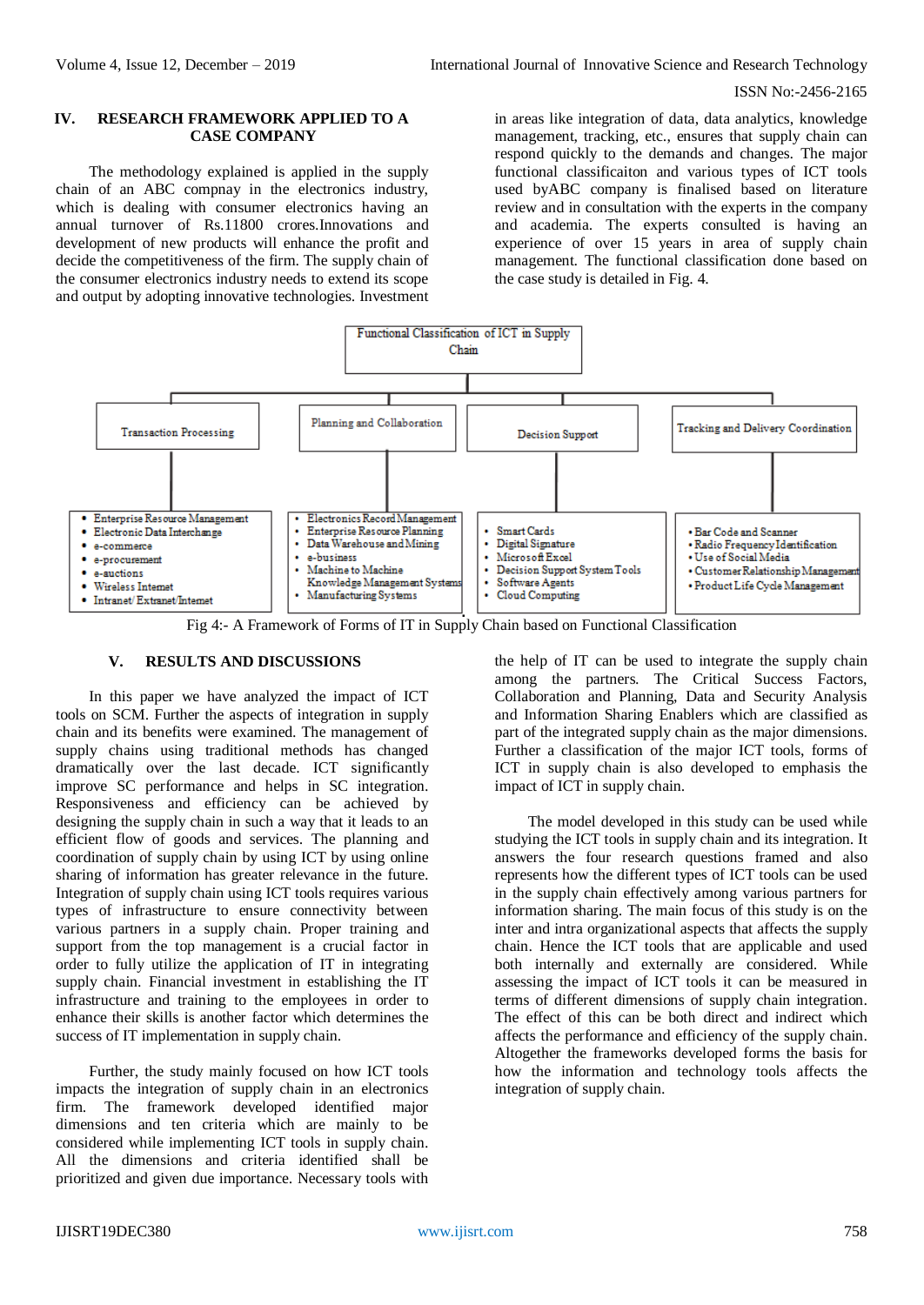### **VI. CONCLUSIONS AND MANAGERIAL IMPLICATIONS**

The impact of ICT on the integration of the supply chain can be easily assessed and the core areas to which more emphasis to be given can be easily identified. It is developed based on the available literature on ICT in supply chain and supply chain integration perspective. The framework developed represents a set of process and factors that are relevant while assessing the impact of IT in supply chain. The quick accessibility and coordination between various partners in a supply chain using IT tools and real time sharing of information really strengthens the networking and relationship between the supply chain partners. It is found that ICT is a significant ingredient for the success of any organization in order to achieve competitive advantage.

This study provides further insights to the relationship between ICT tools and integration of supply chain. It provides an overview of the major areas that are significant while considering the aspect of integration in supply chain. Further it also facilitates the researchers who would like to investigate on the topic on ICT tools in supply chain and how IT influences supply chain integration.

The framework developed has considered the available and limited number of literature on the topic. Further scope for study and development can be done based on the advanced IT tools and innovative developments in the area. The future research can be in the field of development of theoretical models based on the new emerging tools and technologies that are applicable to supply integration.

#### **ACKNOWLEDGMENT**

The authors wish to thank the experts from the industry and the academia.

#### **REFERENCES**

- [1]. H.Lee,&S.Whang,"Information Sharing in a Supply Chain". *International Journal of Technology Management*.1(1),pp.79–93.2000.
- [2]. P.Childerhouse, R.Hermiz, R.Mason-Jones, A.Popp, and D.R.Towill, "Information flowin Automotive Supply Chains-Identifying and Learning to Overcome Barriers To Change".*Industrial Management Data Systems*, 103 (7),pp.491–502, 2003.
- [3]. P.K.Humphreys, M.K.Lai, and D.Sculli, "An Inter-Organizational Information System for Supply Chain Management", *International Journal of Production Economics,* 70, pp.245-255, 2001.
- [4]. R.I.Benjamin, J.F.Rockart,M.S.Scott Morton, and J.Wyman,"Information technology: A Strategic Opportunity", *Sloan Management Review*, Vol. 25, No. 3, pp. 3-10, 1984.
- [5]. M.E.Porter and V.E.Millar,"How Information Gives You Competitive Advantage",*Harvard Business Review*, Vol. 63, No. 4, pp. 149-60., 1985.
- [6]. A.Smart, "eBusiness and Supply Chain, Integration"*, Journal of Enterprise Information Management, Vol. 21 No. 3,* pp.227-246, 2008.
- [7]. D.J.Bowersox,D.J.Closs and M.B.Cooper, *Supply Chain Logistics Management*, USA, McGraw Hill, 2002.
- [8]. K.Kemppainen, and A.P.J.Vepsa la inen, "Trends in industrial supply chains and networks", *International Journal of Physical Distribution & Logistics Management, Vol. 33, No. 8, pp.701-19, 2003.*
- [9]. S.Boon-itt,"Achieving Product Quality Performance: The Roles of Supply Chain Integration and Information Technology", *IEEE Conference, 2009.*
- [10]. M.Colin, R.Galindo, and O.Hernandez, "Information and Communication Technology as a Key Strategy for Efficient Supply Chain Management in Manufacturing SMEs", *Information Technology and Quantitative Management (ITQM 2015)*
- [11]. S.Devaraj, and R.Kohli,"Performance Impacts of Information Technology: Is Actual Usage The Missing Link?", *Management Science, Vol. 49, No. 3, pp.273-89, 2003.*
- [12]. R.Levary,"Better Supply Chains Through Information Technology",*Industrial Management, Vol.42, No. 3, pp.24-30,*2000.
- [13]. G.Premkumar, "A Meta-Analysis of Research on Information TechnologyImplementation in Small Business", *Journal of Organizational Computing and Electronic Commerce*, 13(2), pp.91-121, 2003.
- [14]. G.Li et. al.(2005): Comparative analysis onvalue of information sharing in supply chains. *Supply Chain Management: An International Journal.,* 10.
- [15]. B.M.Alberto, and L.L.Fernando, "A Firm Level Analysis of Determinants of ICT Adoption In Spain", *Technovation,* 27, 352-366, 2007.
- [16]. P.J.Zelbst,K.W.Green Jr, V.E.Sower, and G.Baker, "RFID Utilization and Information Sharing:The Impact on Supply Chain Performance".*Journal of Business &IndustrialMarketing*, *25*(8),pp.582-589, 2010
- [17]. P.Soto-Acosta, R.Colomo-Palacios, and D.Perez-Gonzalez,"ExaminingWhether Highly e-innovative Firms are More e-effective".*Informatica – An International Journal of Computing and Informatics, 35 (4),*pp.*481–488, 2011.*
- [18]. W.Chen, and F.Kamal "The Impact of Information and Communication Technology Adoption on Multinational Firm Boundary Decisions"*. J. Int. Bus. Stud. ,47,pp.563–576, 2016.*
- [19]. D.Snellen, and G.de Hollander, "ICT'S Change Transport and Mobility: Mind The Policy Gap".*Transportation Research Procedia*, *26*, pp.3-12, 2017.
- [20]. C.W.Y.Wong, K.Lai, T.C.E Cheng, and Y.H.V.Lun, "The Role of IT-Enabled Collaborative Decision Making in Inter–Organizational Information Integration to Improve Customer Service Performance". *International Journal of Production Economics,* 159(1), pp.56–65, 2015.
- [21]. Palvia, Prashant, M.D.Kakhki, T.Ghoshal, V.Uppala and W.Wang. "Methodological and Topic Trends in